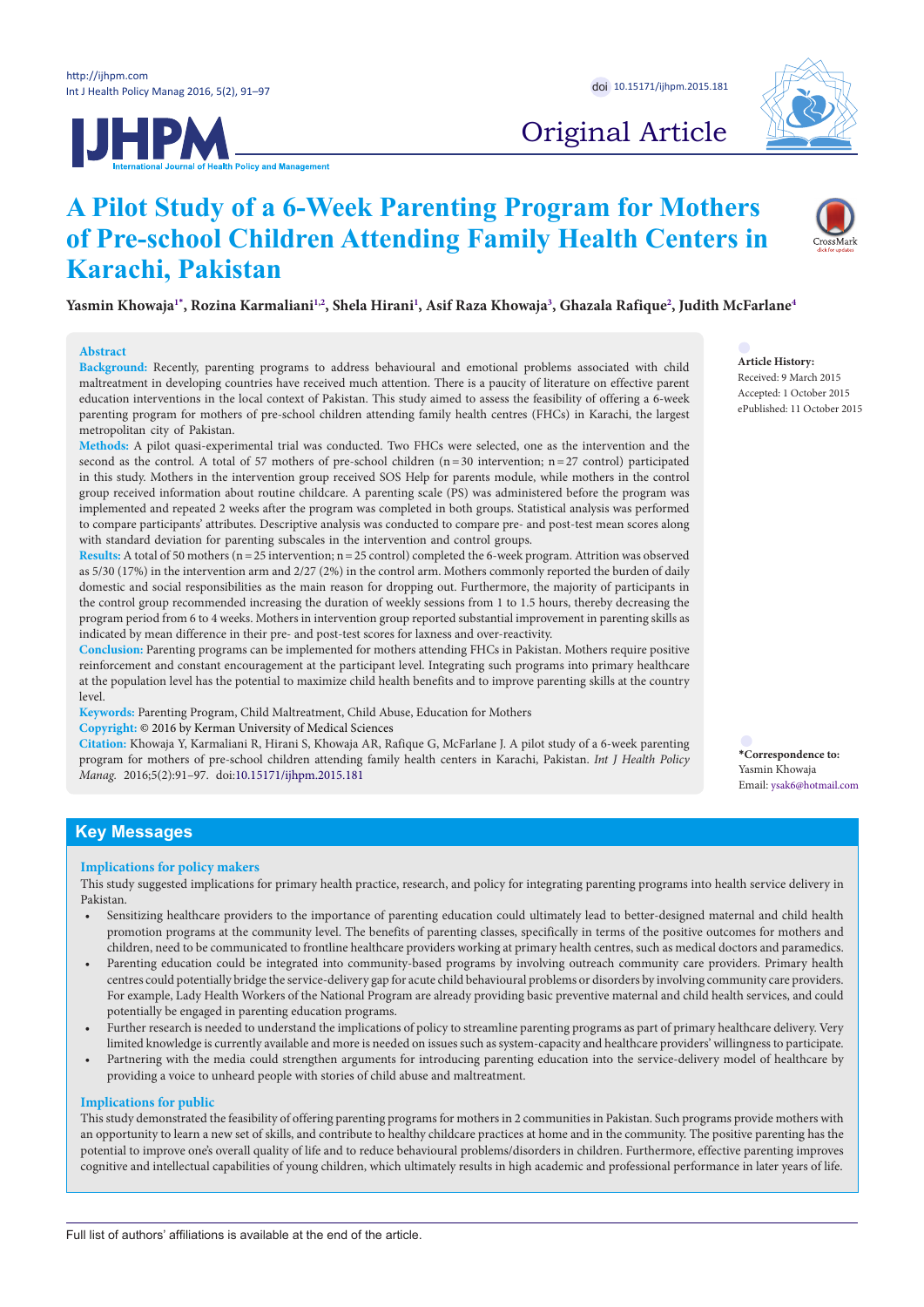# **Background**

Child maltreatment is a global issue that affects children physically, psychologically and developmentally throughout their lives.<sup>1</sup> Child maltreatment can result in poor selfesteem, lack of confidence, and mental stress.<sup>2</sup> The estimated prevalence of child maltreatment ranges from 4% to 16% for physical abuse and 10% for psychological abuse in highincome countries.[3](#page-6-2) Literature indicates a high burden of child maltreatment in low- and middle-income countries (LMICs), where practices for childrearing are rooted in punitive and coercive cultures[.4](#page-6-3) A review of data from 28 LMICs revealed that 83% of children were being psychologically abused and that 43% were severely physically abused.<sup>5</sup> Besides sociodemographic and cultural factors, poor parenting practices are important determinants for child maltreatment.<sup>6[,7](#page-6-6)</sup> A recent qualitative study of abused children reported negative perceptions associated with poor parenting practices including aggressive or inconsistent disciplinary styles, neglectful behaviors, authoritative decision-making, and failure to set appropriate boundaries.[8](#page-6-7) Thus, children who lack adequate parental attention and support are more vulnerable to child abuse inside and outside home boundaries.<sup>[9](#page-6-8)</sup>

Recently, parenting programs have received a great amount of attention to address behavioral and emotional problems associated with child maltreatment, particularly in the context of LMICs.[4](#page-6-3),[10](#page-6-9) Parenting programs are interventions designed to improve parenting roles through training, support and education. These programs focus on child behavioral problems, effective ways of parent-child communication and strategies to engage children in healthy activities.<sup>[11](#page-6-10)</sup> Randomized controlled trials conducted elsewhere found parenting interventions effective in improving parent-child interactions and in increasing parental knowledge about child developmental needs[.12](#page-6-11) Likewise, a meta-analysis of 23 studies on parenting programs suggested significant improvements in parents' attitudes towards preventing abuse, emotional adjustments, and childrearing skills[.13](#page-6-12) Most importantly, the World Health Organization's (WHO's) guidelines highly recommended parenting programs as an essential tool for improving children's physical health, and enhancing their cognitive development.<sup>[14](#page-6-13)</sup>

In Pakistan, the rising number of child abuse cases often make newspaper headlines,<sup>[15](#page-6-14)</sup> and related public health concerns are highlighted on project reports published by non-governmental organizations (NGOs).[16](#page-6-15) However, the scientific literature surrounding the magnitude of child abuse is scarce due to a lack of proper reporting and recording systems[.17](#page-6-16) It is feared that failure to prevent child abuse will increase the burden of poor child health outcomes in the country.[18](#page-6-17) The primary objective of this study was to assess the feasibility of offering a 6-week parenting program for mothers of pre-school children attending family health centres (FHCs) in Karachi, Pakistan. The secondary objective was to determine the improvement in parenting skills after completing the parenting program.

# **Methods**

A quasi-experimental pilot trial was conducted between April and July 2013. The choice of quasi-experimental design was imperative because individual level randomization was not possible in the selected setting.

# Study Settings

Aga Khan Health Service is a civil society organization which has established several FHCs across the country as part of the public-private partnership initiative for primary care in Pakistan[.19](#page-6-18) These FHCs provide a range of similar health services such as vaccinations, medical consultations, antenatal-and-postnatal consultations, family planning, and health education. Through our institutional collaboration, we selected 2 distantly located FHCs in the metropolitan city of Karachi. One FHC was assigned as the intervention and the other as the control using a flip of a coin. The assignment of the FHCs was done in the presence of FHC administrative staff, the study coordinator, and the primary investigator.

# Inclusion and Exclusion Criteria

Mothers were considered eligible if they met the following three criteria: the purpose of their visit to the FHC was related to routine childcare (eg, the vaccination of children aged 2-5 years), they lived in the catchment areas of the selected FHCs and they were available for the time that was to be dedicated to the program (6 consecutive weeks). Mothers were excluded if any of the following applied: the purpose of their visit was related to the management/treatment of chronic childhood illnesses or any medical emergencies, they lived outside of the catchment areas of the selected FHCs and they were unavailable for 6 consecutive weeks. Mothers who refused to consent to the study were also excluded ([Figure 1\)](#page-2-0).

# Parenting Sessions for Mothers in the Intervention and Control Arms

This study included one intervention and one control arm. Mothers recruited to either arm were subsequently assigned to smaller groups according to their availability for weekly sessions. The intervention arm included 3 groups (ie, group-1  $n=15$ , group-2  $n=3$ , and group-3  $n=12$ ). Group-2 comprised of 3 working mothers, therefore, sessions were arranged in the afternoon. The control arm included 2 groups (ie, group-1 n = 19, group-2 n = 8). A 6-week session schedule was distributed to all participants in advance. The participants were allowed to join parallel sessions scheduled for other small groups at the same FHC if they were unable to attend any particular session. Reminders were generated using phone calls to all participants one day before each session. A recruitment log, which included the mother's name, age of her youngest child, residential address, phone number and preferred day/time for the sessions, was maintained at each site. The same registered nurse, who was also involved in the Urdu translation of the module, conducted all the sessions in the intervention and control arms. Participatory learning strategies included group discussion, self-reflection, roleplaying demonstrations, and watching videos, were employed to effectively deliver the weekly program content. The content and its implementation were supervised by 2 independent researchers with academic backgrounds in both nursing and early childhood development (ECD). Weekly attrition and strategies for participant retention were discussed in biweekly meetings with the investigators alongside other matters.

# Intervention

The intervention was a demonstration of positive parenting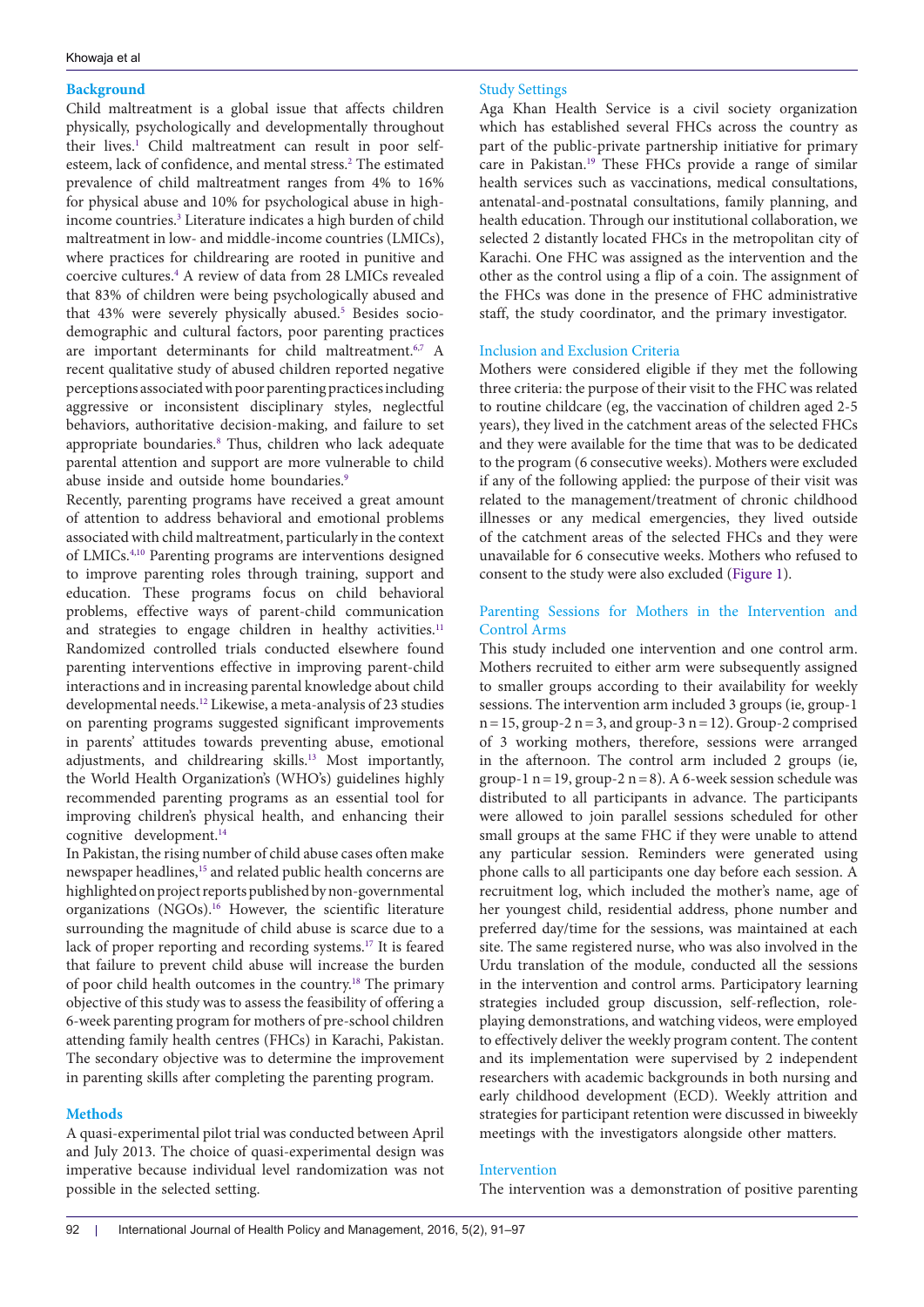<span id="page-2-0"></span>

**Figure 1.** Participant Recruitment in Intervention and Control Arms. Abbreviation: FHC, family health centre.

skills using the SOS Help for Parents module.<sup>20</sup> We chose this module because it has been highly recommended for healthcare professionals such as psychologists, pediatricians, and nurses, as well as for parents. Also, previous intervention studies from Iran and Iceland reported significant improvements in parenting skills after using the same module.<sup>[21](#page-6-20),[22](#page-6-21)</sup> This module has been translated into 9 different languages and widely used in both developed and developing countries. As the module had not yet been translated into the national language of Pakistan, Urdu, at the time of the study, an English version was requested from the SOS Programs and Parents Press Company and, with permission, translated into Urdu.

The SOS Help for parents module focuses on 46 different child behavioral problems and 20 basic child management strategies. The program covered 6 major themes, presented and discussed during 6 weekly, 1-hour sessions. The Urdutranslated brochures on child management methods and 'time-out' strategies were distributed to all the participants during the first session. Every session thereafter, participants watched program videos and were asked to self-reflect on the past week's activities. Week one introduced the parenting guidebook as a whole and delved into topics such as the explanation of misbehavior in children. Week 2 began discussions related to childrearing, and week 3 continued this topic, focusing on the top 4 errors to avoid. Week 4 focused on the importance of effective communication; week 5 on determining ways to encourage good behavior from children; and week 6 on teaching parents how to respond to bad behavior from children, such as various effective punitive measures. Also in this final week, participants provided feedback regarding the project's strengths, areas of improvement, and future recommendations.

# **Control**

Mothers in the control group received health education for routine childrearing and caring practices covered in weekly, 1-hour sessions for a total of 6 consecutive weeks. The health education topics included 6 diverse topics. First and second weeks were devoted to promoting healthy lifestyles for both mothers and children: first week focused on healthy eating practices, while second week was geared towards how to keep children engaged in physical activity and/or sports after school hours. The third week focused on the specific theme of communication strategies for grandparents involved in childcare at home. The next week delved into the topic of normal growth and development milestones of children between the ages of 2 and 5 years. The fifth week dealt with similar issues, but was focused on dispelling myths about the growth and development of toddlers. The sixth week was simply a reflection on the previous 5 weeks. Evaluations of the program were also taken from all the participants during this last week.

## Sample Size

Previous studies found parenting programs to be very effective, and the effectiveness estimates ranged between 30% to 50% depending on the type of project and its length[.23](#page-6-22)[,24](#page-6-23) Keeping in mind feasibility as the primary objective of our study, we required a fairly small sample. We calculated sample size using 80% power, 95% 2-sided level of significance, 1 as the ratio of sample size exposed/unexposed and medium effect size of 40%. The estimated sample size was 50 (25 for the intervention group and 25 for the control group). Using 10% refusal and 10% attrition rate, the final sample size was inflated to a total of 60 mothers (ie, 30 in each group).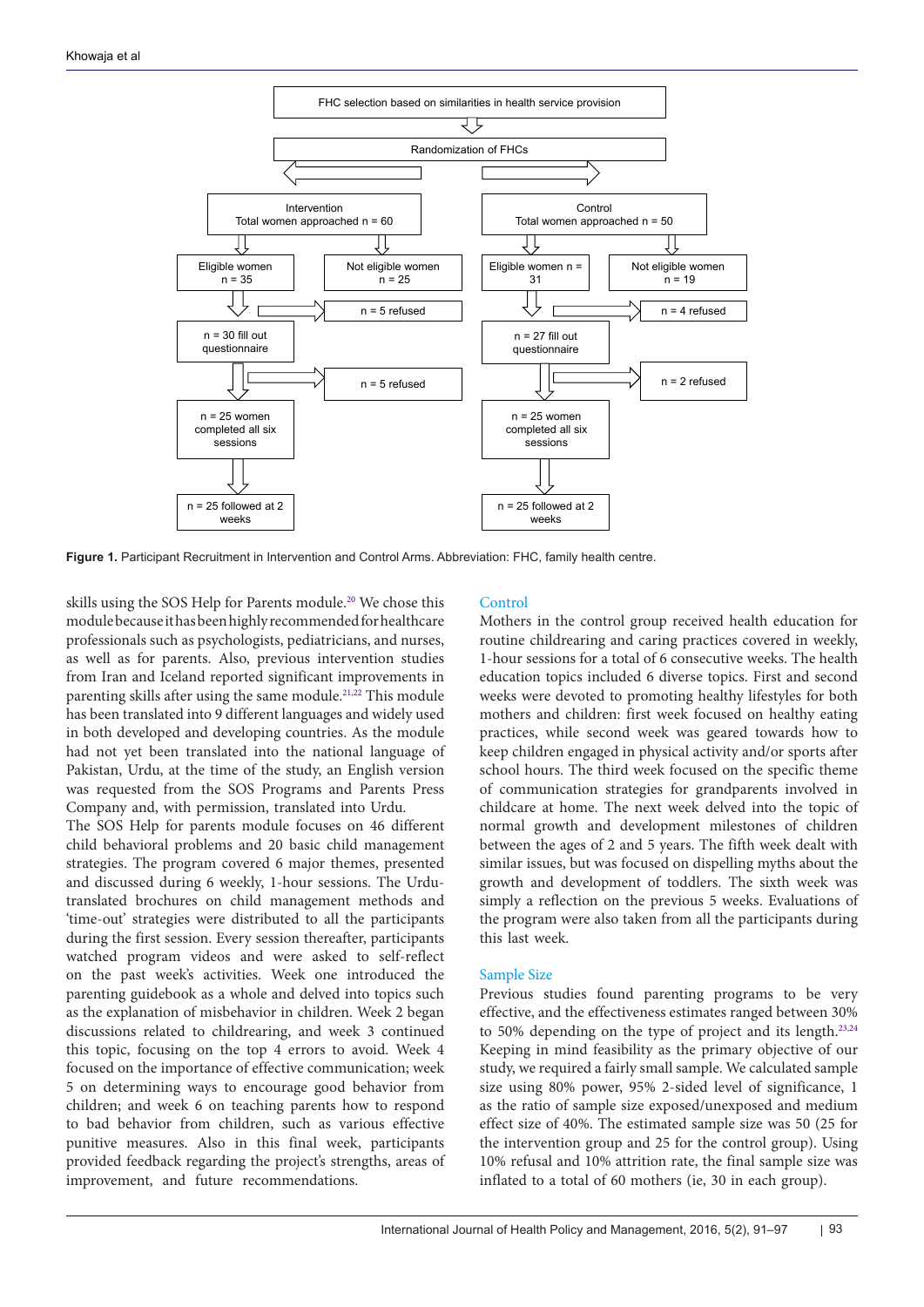## Khowaja et al

# Methods of Data Collection

Consistent methods were used to collect data from participants in both the intervention and control arms. A socio-demographic questionnaire was administered and key variables included ages of mothers and children, number of children, years of schooling, occupations, and family structures. We used the parenting scale (PS) to evaluate the effectiveness of parenting interventions as it has been utilized by similar studies elsewhere. The PS is a 30-item, selfreported scale that broadly categorizes parenting strategies into 3 factors/subscales: laxness (permissive discipline), over-reactivity (authoritarian discipline, displays of anger, meanness, and irritability), and hostility/verbosity (overly long reprimands or reliance on talking).<sup>25</sup> A previous study reported validity measures for PS factors as coefficient alpha of 0.83, 0.82, 0.63, 0.84 for laxness, over-reactivity, hostility/verbosity, and total factor, respectively. The testretest correlations were reported as 0.83 for laxness, 0.82 for over-reactivity, 0.79 for hostility/verbosity and 0.84 as the total.<sup>26</sup> We restricted our analysis on 2 factor solutions – laxness and over-reacitvity – based on the reported high validity and reliability measures. The PS was distributed to mothers in the intervention and control arms as a pre-test before implementing the parenting program; it was repeated as a post-test 2 weeks after the completion of the program. The nurse maintained a reflective diary for all the sessions, in which she recorded personal experiences, length of the sessions, operational difficulties, and logistical problems. This greatly helped in addressing operational challenges during the implementation of the program. Participants' attendance and reasons for attrition were documented after each weekly session.

# Data Quality

The parenting module and PS were translated from English to Urdu and back translated by 2 language experts in order to maintain content accuracy. Prior to the start of the intervention, the module content and PS questionnaires were tested on 10% of the total sample size in a similar setting. This helped simplify language translation, comprehension of the content by participants and estimate duration for each session. The double entry of data was done on the program Visual FoxPro (version 7) by 2 independent persons. Prior to data analysis, data cleaning and consistency checks were established to further minimize chances of error.

## Data Analysis

Chi-square and *t* test statistics were calculated to compare participants' attributes. Descriptive analysis was performed to plot weekly participation, and pre- and post-test mean scores along with standard deviation (SD) for parenting subscales in the intervention and control groups. Data analysis was performed on SPSS version 19.

## **Results**

A total of 57 mothers (30 in the intervention group and 27 in the control group) were recruited to this study. Participants in both groups were similar in terms of ages, number of children in the family, children's ages, and number of people living in the households. However, there was a significant difference observed in the mean household income for mothers in the intervention and control arms (Table 1).

Other variables such as native languages, marital status, family structures, educational level of mothers, mothers' occupations, and husbands' occupations were not significantly different in either group (Table 2).

## Participants' Attrition at Weekly Sessions

Attrition varied between the intervention and control groups during the first 3 weeks and started to stabilized in subsequent weeks. In the first week following recruitment, attrition was higher ( $n=3$ , 10%) in the intervention arm as compared to the control arm  $(n=1, 4\%)$ . In the second week, attrition occurred only in the intervention arm  $(n=1, 4\%)$ . Participant retention improved after the third week, and only 1 participant refused during the fifth week in the intervention group. Overall, attrition was observed at 5/30 (17%) in the intervention group, and 2/27 (2%) in the control group [\(Figure 2](#page-4-0)).

# Participant Feedback and Reasons for Attrition on Weekly **Sessions**

The majority of participants in both the intervention and control groups considered the 6-week program period too long. They recommended increasing the duration from 1 to 1.5 hours per session, thereby decreasing the weekly program period from 6 to 4 weeks. Participants appreciated the program content in the intervention arm, and both groups liked the participatory learning strategies. A few participants in the intervention arm also recommended to contextually customize the program content to include grandparents' roles and responsibilities in childcare.

In response to attrition, mothers in both arms reported similar concerns related to time constraints and the burden of household chores as main barriers for not completing the 6-week program [\(Table 3\)](#page-5-0).

# Comparison of Pre- and Post-test Mean Scores for Parenting Subscales

Mothers in the intervention group reported substantial improvement in their parenting skills as indicated by the mean difference in pre- and post-test scores for laxness and

**Table 1.** Participants' Attributes in Intervention and Control Arms

| <b>Variables</b>                            | Control ( $n = 27$ )<br>Mean (SD) | Intervention ( $n = 30$ )<br>Mean (SD) |          | P Value |
|---------------------------------------------|-----------------------------------|----------------------------------------|----------|---------|
| Mother's age (years)                        | 31.56(5.33)                       | 29.67 (3.87)                           | 1.540    | 0.129   |
| Number of children in family                | 1.85(0.77)                        | 1.90(0.80)                             | $-0.230$ | 0.819   |
| Child's age (years)                         | 3.36(1.10)                        | 3.20(1.03)                             | 0.736    | 0.465   |
| Number of people living in the family       | 4.78(1.25)                        | 4.93(1.76)                             | $-0.381$ | 0.705   |
| Monthly household income in thousands (PKR) | 30.00 (16.74)                     | 20.03(9.50)                            | 2.819    | 0.007   |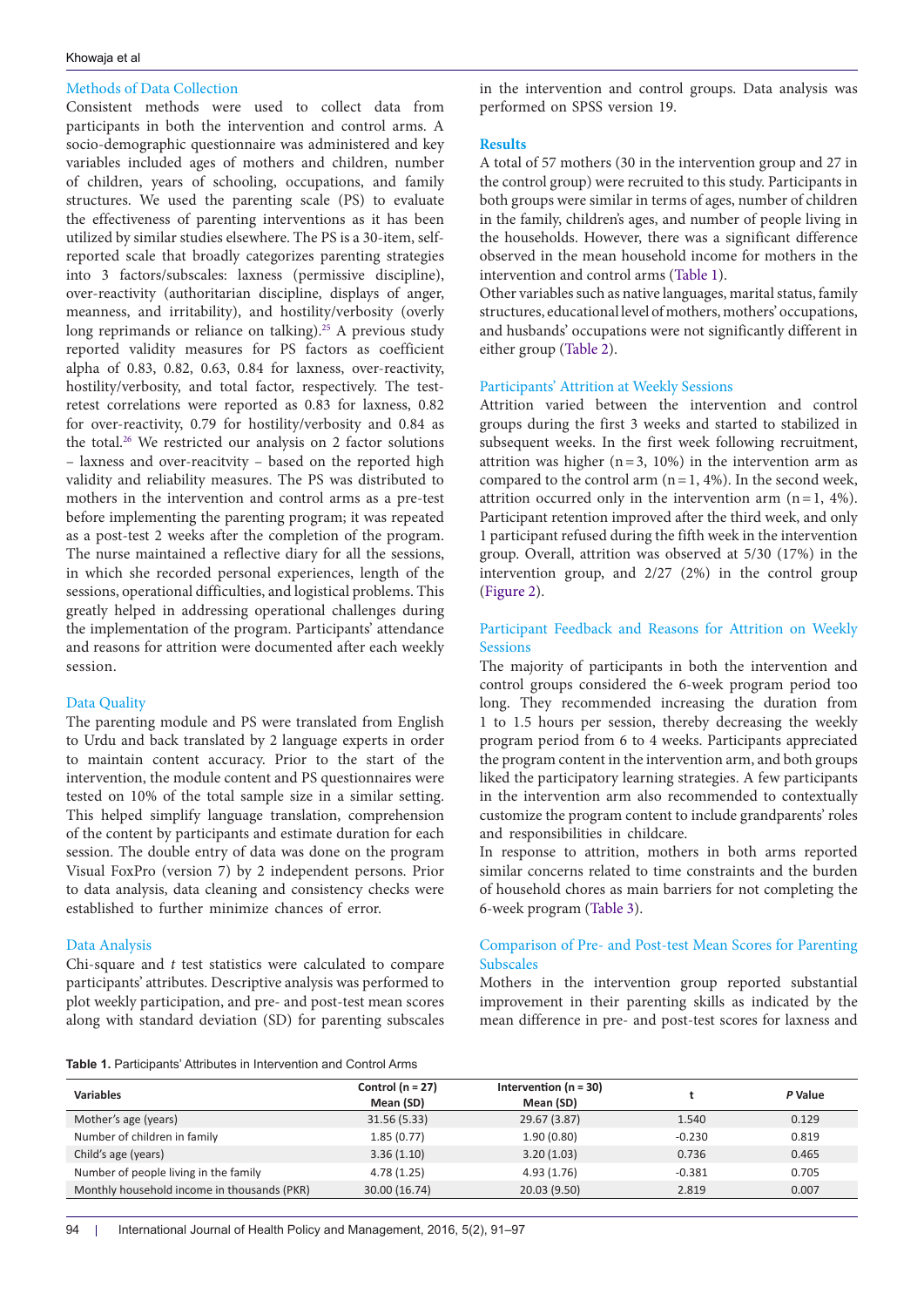**Table 2.** Participants' Attributes in Intervention and Control Arms

| <b>Variables</b>                | Control ( $n = 27$ ) | Intervention ( $n = 30$ ) | $\pmb{\chi}^2$ | P Value |
|---------------------------------|----------------------|---------------------------|----------------|---------|
|                                 | No. (%)              | No. (%)                   |                |         |
| Mother's native language        |                      |                           | 5.146          | 0.273   |
| Urdu                            | 15 (55.60)           | 8(26.66)                  |                |         |
| Sindhi                          | 5(18.52)             | 8(26.66)                  |                |         |
| Gujarati                        | 2(7.41)              | 3(10.00)                  |                |         |
| Punjabi                         | 2(7.41)              | 4(13.33)                  |                |         |
| Others                          | 3(11.06)             | 7(23.35)                  |                |         |
| <b>Marital status</b>           |                      |                           | 2.011          | 0.366   |
| Married                         | 26 (96.29)           | 29 (96.67)                |                |         |
| Divorced                        | 1(3.71)              | 0(0.00)                   |                |         |
| Widowed                         | 0(0.00)              | 1(3.33)                   |                |         |
| Family structure                |                      |                           | 0.740          | 0.390   |
| Nuclear                         | 15 (55.55)           | 20 (66.67)                |                |         |
| Extended                        | 12 (44.45)           | 10 (33.33)                |                |         |
| Mother's education level        |                      |                           | 1.067          | 0.785   |
| Illiterate                      | 0(0.00)              | 1(3.33)                   |                |         |
| Primary/secondary               | 8(29.63)             | 10 (33.33)                |                |         |
| College                         | 10 (37.04)           | 10 (33.33)                |                |         |
| University                      | 9(33.33)             | 9(30.00)                  |                |         |
| Mother's profession/occupation  |                      |                           | 0.306          | 0.580   |
| Housewife                       | 23 (85.16)           | 27 (90.00)                |                |         |
| Working mothers                 | 4(14.84)             | 3(10.00)                  |                |         |
| Husband's profession/occupation |                      |                           | 0.848          | 0.654   |
| Private job                     | 15 (55.55)           | 19 (63.33)                |                |         |
| Personal business               | 11 (40.74)           | 9(30.00)                  |                |         |
| Others                          | 1(3.71)              | 2(6.67)                   |                |         |

<span id="page-4-0"></span>

**Figure 2.** Recruitment and Weekly Participations in Intervention and Control Arms.

over-reactivity. However, scores for mothers in the control group indicated very little improvement for laxness and overreactivity ([Table 4](#page-5-1)).

## **Discussion**

Prevention of child maltreatment requires a multisectoral approach[.27](#page-6-26) The WHO provided a framework of interventions for preventing child maltreatment, which is very relevant in the context of LMICs. According to that framework, the societal/community level interventions relate to implementing legal reform and human rights, introducing beneficial social and economic policies, changing cultural and social norms, and reducing economic inequalities/environmental risk factors. The individual level interventions relate to reducing unintended pregnancies, increasing access to prenatal/ postnatal services, and training for effective parenting skills[.28](#page-6-27) In line with WHO's framework for individual level interventions, our research focused on the feasibility of a 6-week parenting program for mothers in Pakistan. Program completion was higher ( $n=50$  out of 57; 88%) in our study, compared to 82.3% and 74.5% reported in similar studies in Iran and Australia, respectively[.21](#page-6-20)[,29](#page-6-28) The study conducted in Iran administered module content in weekly, 2-hour sessions over 2 successive weeks[.21](#page-6-20) The shorter session duration in our study was sensible to the needs of working mothers. Furthermore, the higher rate of participation in our study may be attributed to the recruitment and retention strategies that the researchers used to engage the participants throughout the weekly sessions.

There is growing scholarly interest in the area of serviceintegration, whereby parenting programs can be introduced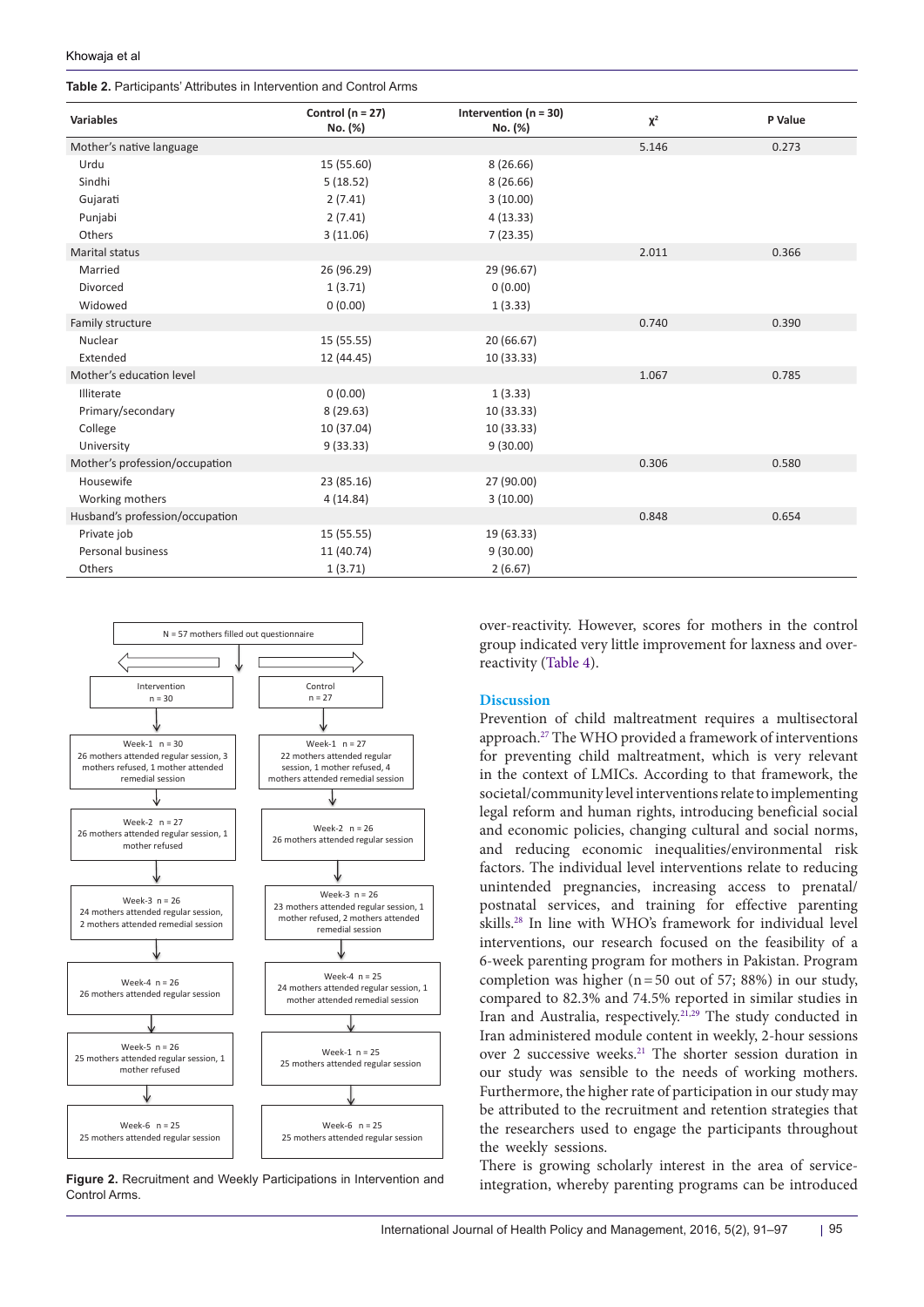<span id="page-5-0"></span>**Table 3.** Reasons for Attrition on Weekly Sessions

| Groups       | Reasons for attrition as reported by mothers       |  |  |  |
|--------------|----------------------------------------------------|--|--|--|
| Intervention | Busy with moving to new residence<br>$\bullet$     |  |  |  |
|              | Illness of family member (in-laws)<br>$\bullet$    |  |  |  |
|              | Working late hours at job<br>$\bullet$             |  |  |  |
|              | Social gatherings and meeting friends<br>$\bullet$ |  |  |  |
| Control      | Social gatherings and meeting friends<br>$\bullet$ |  |  |  |
|              | Illness of family member (child and in-laws)       |  |  |  |

<span id="page-5-1"></span>**Table 4.** Comparison of Pre-test Mean Scores for Parenting Subscales

| <b>Parenting Subscales</b>    | Pre-test    | Post-test   | Mean<br><b>Difference</b> |
|-------------------------------|-------------|-------------|---------------------------|
| Intervention group            |             |             |                           |
| Mean (SD) for laxness         | 4.58(0.75)  | 1.74(0.29)  | 2.84                      |
| Mean (SD) for over-reactivity | 2.99(0.84)  | 1.23(0.22)  | 1.76                      |
| Control group                 |             |             |                           |
| Mean (SD) for laxness         | 4.52 (0.39) | 4.48 (0.74) | 0.04                      |
| Mean (SD) for over-reactivity | 2.85(0.92)  | 2.77(0.75)  | 0.08                      |

into primary healthcare delivery. A qualitative study explored perceptions of healthcare providers and parents about parenting programs conducted at primary health centres in the United States. This study reported higher program acceptability, and perceptions of public benefit.<sup>30</sup> In addition, a randomized controlled trial conducted in low-income minority mothers in the United States reported an increased utilization of preventive pediatric healthcare services in the groups that received parenting interventions, as compared to standard social services.<sup>31</sup> In our study, we learned that recruiting mothers at FHCs was feasible, as many of them were already attending health centres for routine childcare and vaccinations. A similar approach was reported by studies in Iran and Japan, whereby researchers found recruitment of mothers at PHCs both feasible and sustainable for parenting programs.[21](#page-6-20)[,32](#page-6-31)

Our study suggested improvement in parenting skills for mothers in the intervention group, however, future research with larger samples is imperative to draw statistically valid conclusions. The preliminary findings for improved parenting as observed in our study are corroborated with other similar studies conducted in Iceland and Iran, where the same SOS Help for Parents module was used as an intervention.<sup>[21](#page-6-20),[33](#page-6-32)</sup> Studies that used a different module named the Positive Parenting Program (Triple P) also reported significant improvements in the parenting skills after the program.<sup>[27](#page-6-26),[32](#page-6-31)</sup> Other important findings from our study indicated the need for effective parenting programs that focus on grandparents' roles and responsibilities in childcare. Although we could not find relevant studies in the context of LMICs, a fairly recent study from Australia/New Zealand utilized Triple P interventions on grandparents. That study found significant reductions in child behavioral problems and improved childparent relationships.[34](#page-6-33) Such parenting programs that focus on parents, as well as grandparents, would be very relevant to meet the context-specific needs in LMICs.

#### **Strengths and Limitations**

To our knowledge, this is the first study of its kind to address the feasibility of implementing parenting programs in primary health settings in Pakistan. Quasi-experimental

design was the main study limitation. Randomization at the participant level was impractical in our setting, as mothers in the community maintained social groups and indulged in frequent interactions. Response bias could be another study limitation, as the findings were based on the mothers' selfreports only. Authors recognized that the outcome measures to include child behavior was an important aspect, however, it was beyond the scope of the PS used in the current study. Other study limitations included a small sample size, time constraints to include fathers and lack of qualitative methodologies for in-depth knowledge of participants' experiences for program satisfaction.

## **Conclusion**

This study indicated that parenting programs are feasible to implement for mothers of pre-school children attending FHCs in Pakistan. Mothers in the intervention group reported substantial improvements in their parenting skills. Future research containing both a larger sample size and inclusivity of fathers and mothers, will supplement the scientific evidence for the effectiveness of parenting interventions. Data triangulation through qualitative methods will further contribute to the knowledge of program acceptability and satisfaction.

#### **Acknowledgements**

The School of Nursing and Midwifery of Aga Khan University located in Karachi, Pakistan, funded this research as part of the Masters in Nursing Thesis program. The authors would like to acknowledge the efforts of the management and FHCs staff of Aga Khan Health Services, (AKHS) Pakistan for their logistical support and access to data collection sites. We would like to thank all the participants for their time and commitment to this study. The authors acknowledge Elizabeth Wilcox, Raziya Merani, and Zainah Merani for editorial review of this manuscript.

#### **Ethical issues**

The FHC administration was contacted and the research protocol was discussed. A formal approval was obtained prior to randomization of FHCs into both the intervention and control arms. Participation in this study was voluntary and all eligible mothers were invited to participate. A trained member of the project staff administered a written and informed consent form and explained study details to the eligible mothers. Participant consent was obtained during the recruitment. This study received ethics approval from Aga Khan University's Ethics Review Committee (ERC 2443-SON-ERC-12). Formal permissions were obtained from administrative primary authors of the SOS Program and the PS, prior to their use in the study.

#### **Competing interests**

The authors declare that they have no competing interests.

#### **Authors' contributions**

YK conducted a literature search to conceptualize and develop the study protocol and wrote the manuscript. SH, RK, GR, and JM were all involved in designing the study, supervising data collection and reviewing the manuscript. ARK helped in data analysis and manuscript writing. All the authors read and approved the final manuscript.

#### **Authors' affiliations**

1 School of Nursing and Midwifery, Aga Khan University, Karachi, Pakistan. 2 Community Health Sciences Department, Aga Khan University, Karachi, Pakistan. <sup>3</sup>Department of Paediatrics and Child Health, Aga Khan University,